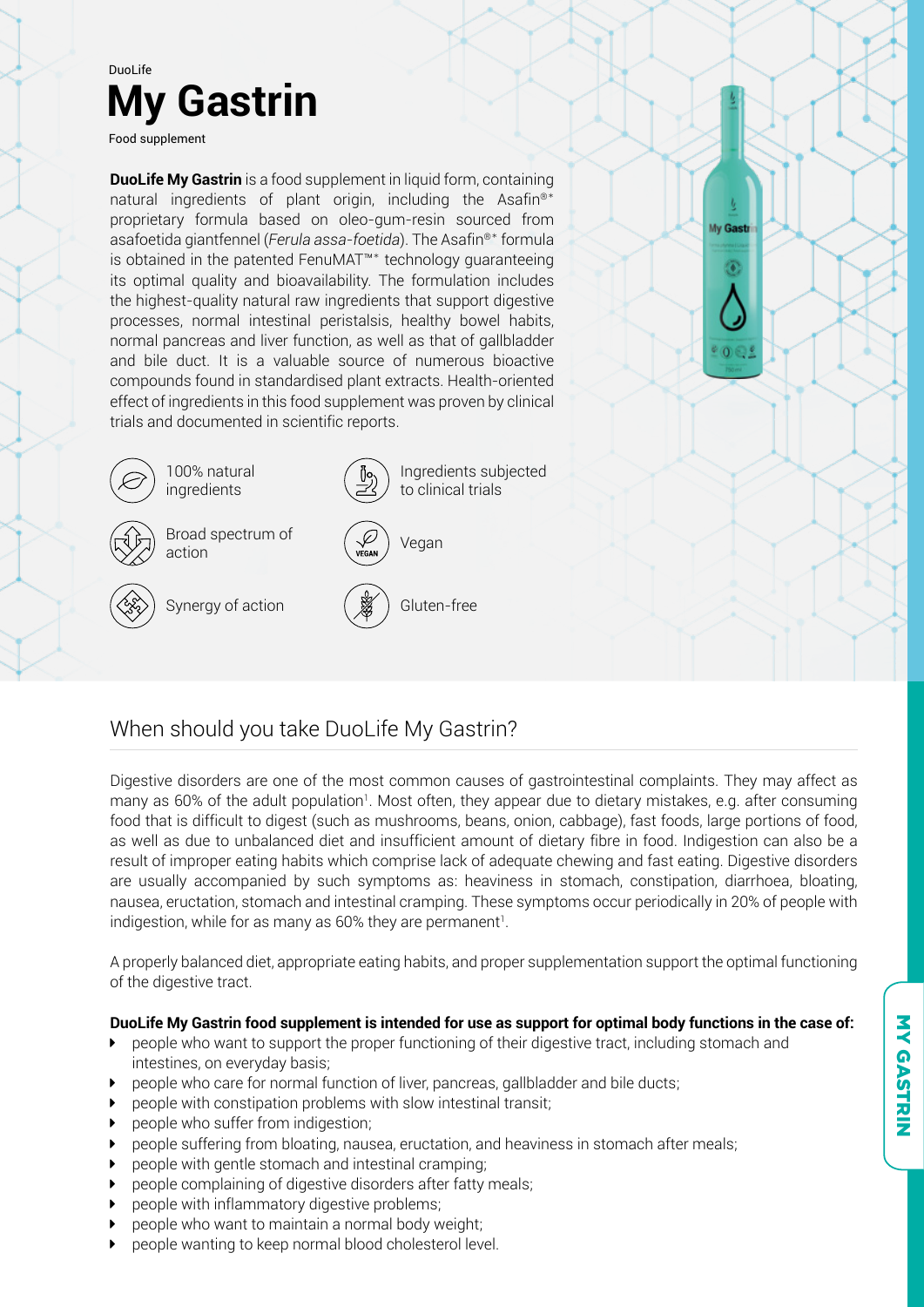DuoLife My Gastrin is a 100% natural food supplement based on high-quality ingredients of plant origin, including the proprietary microencapsulated Asafin®\* formula obtained in the patented FenuMAT™\* technology.

DuoLife My Gastrin supports:

- $\blacktriangleright$  proper functioning of the stomach and intestines;
- $\triangleright$  proper digestive processes and secretion of gastric juice;
- $\rightarrow$  optimal functioning of the liver and protection of liver parenchyma;
- $\rightarrow$  optimal functioning of the pancreas;
- $\triangleright$  proper functioning of the gallbladder and bile ducts; bile secretion;
- $\blacktriangleright$  healthy bowel movements and intestinal transit, contributing to relieve constipation;
- $\triangleright$  minimalisation of bloating, nausea, and excessive eructation;
- $\blacktriangleright$  reduction of intestinal inflammatory processes;
- $\triangleright$  weight control and weight loss process;
- normal blood cholesterol level;
- antioxidative processes and removing toxins from the body.

#### **How to use:**

Ġ

**People aged over 12:** 25 to 50 ml once daily, before or after one of the main meals. It can also be used twice daily at a dose of 25 ml, before or after meals. Shake before each use. Do not exceed the recommended maximum daily dose.

The product should not be used as a substitute for a varied diet. A balanced diet and a healthy lifestyle are essential for the proper functioning of the body. Should you have any doubts concerning the use of the formulation, consult a doctor or a pharmacist.

25 ml = 2 tablespoons

 $\bigodot$ **Ingredients:** prune juice from concentrated juice, Asafin®\* – proprietary formula of Asafoetida oleogum-resin (*Ferula assa-foetida*) microencapsulated in the fenugreek dietary fibre (*Trigonella foenumgraecum*), rose hip extract (*Rosa canina*) 20:1 (225 mg/50 ml) standardised for the content of 70% of vitamin C, fennel seed extract (*Foeniculum vulgare*) 4:1 (200 mg/50 ml), ironwort/mountain tea leaf extract (*Sideritis scardica*) 4:1 (150 mg/50 ml), peppermint leaf extract (*Mentha piperita*) 10:1 (100 mg/50 ml), milk thistle seed extract (*Silybum marianum*) 5:1 (100 mg/50 ml), black radish root extract (*Raphanus sativus var. niger*) 10:1 (100 mg/50 ml), rosemary leaf extract (*Rosmarinus officinalis*) 10:1 (60 mg/50 ml), curcuma/turmeric rhizome extract (*Curcuma longa*) 10:1 (50 mg/50 ml) standardised for the content of 7% of curcuminoids (3.5 mg/50 ml).

*\*The Asafin® formula is obtained with the use of the patented FenuMAT™ technology. Asafin® and FenuMAT™ are trademarks of Akay Natural Ingredients Private Limited.*

| Content per serving of the product                                                                                                  | 25 <sub>m</sub>         | 50 ml                     |
|-------------------------------------------------------------------------------------------------------------------------------------|-------------------------|---------------------------|
| Asafin <sup>®*</sup> – proprietary microencapsulated formula of oleo-gum-resin<br>from asafoetida giantfennel (Ferula assa-foetida) | $125 \,\mathrm{mg}$     | $250 \,\mathrm{mg}$       |
| Vitamin C from rose hip extract (Rosa canina)                                                                                       | 79 mg<br>$(99\% NRV**)$ | 158 mg<br>$(198\% NRV**)$ |

*\*\*NRV – Nutrient Reference Value for an average adult (8400 kJ/2000 kcal).*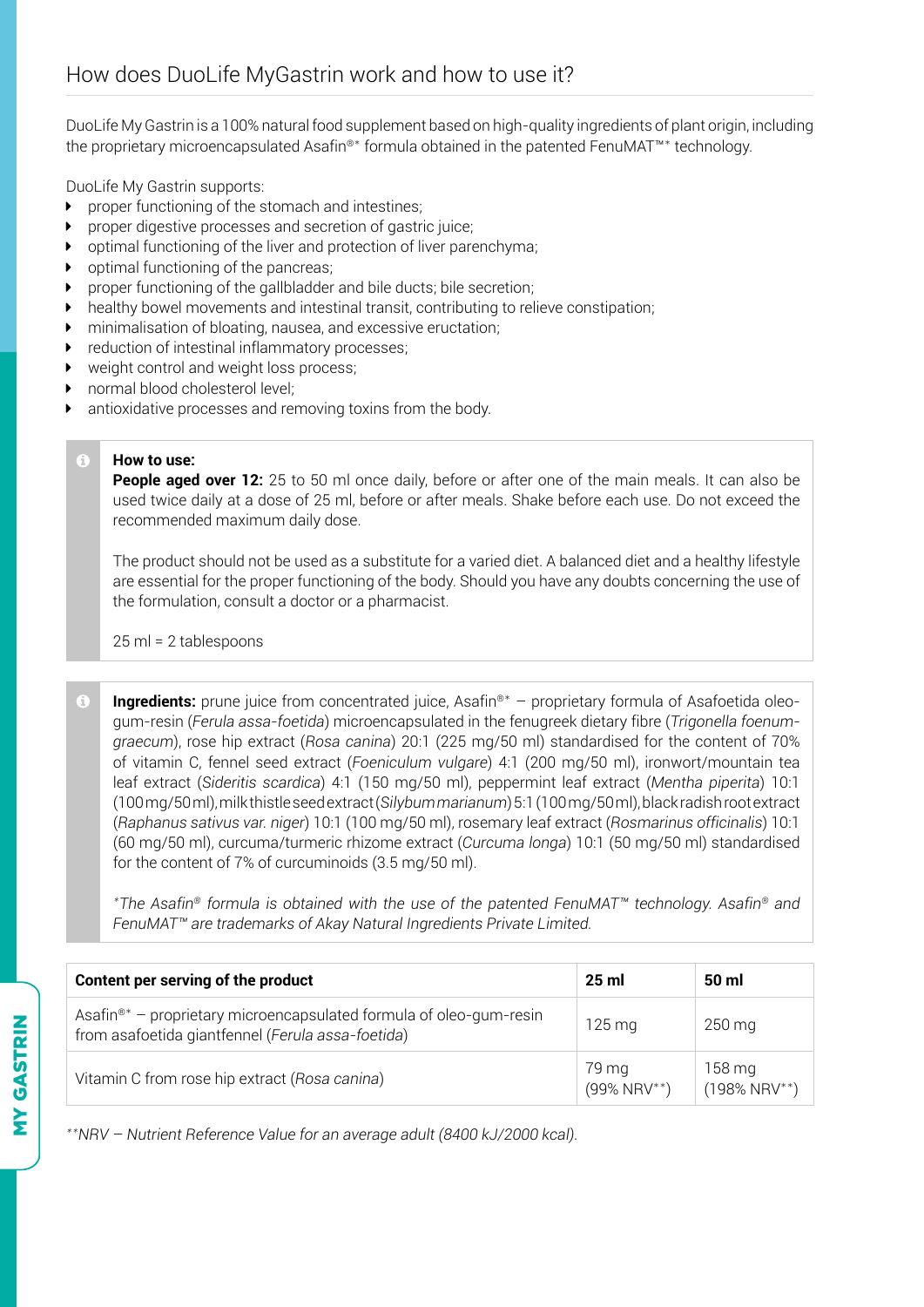### The herbal extracts in the preparation have **20:1, 4:1, 5:1 and 10:1 ratios written next to their names - this is the so-called DER - what does it mean?**

**DER (***drug extract ratio***)** specifies a number of milligrams of the plant material used to obtain one milligram of the extract. If a 50 ml dose of the supplement contains, e.g. 100 mg of peppermint extract DER 10:1 (or any other herbal extract with the same DER), it means that as much as 10 x 100 mg = 1000 mg (1 gram) of raw material was used to obtain one portion.

Asafin®\* the beneficial influence of the microencapsulated, proprietary formula from asafoetida giantfennel found in DuoLife MyGastrin on the gastrointestinal tract has been confirmed in clinical trials

**Asafin®\*** is a completely natural plant-based formula **available in the patented FenuMAT™\* technology.** The technology comprises the process of microencapsulating healthy oleo-gum-resin sourced from asafoetida giantfennel in the fenugreek dietary fibre. It makes it possible to mask the unpleasant natural flavour and smell of the oleo-gum-resin, with the obtained microcapsules supporting the extended, slow release of healthy active compounds and their better absorption2 (*Figure 1*).





*Figure 1:* On the left (B) – oleo-gum-resin from asafoetida giantfennel in the basic form. On the right (C) – microencapsulated, proprietary formula of asafoetida giantfennel based on the FenuMAT™\*. technology. Image from an electron microscope. Based on<sup>2</sup>.

**Asafoetida giantfennel (***Ferula assa-foetida***),** is an Indian medicinal plant and spice that's been known in Ayurvedic medicine for thousands of years; for a long time, it's been also known and valued in Europe and the United States (GRAS status, compliant with EFSA requirements). Root and rhizome of Asafoetida giantfennel contain gum resin with scientifically documented health-oriented properties. **The plant's beneficial influence on digestive tract function,** including stomach and intestines, clearly stands out among plenty of its other applications. Asafoetida **contributes to improved digestive processes,** increases saliva secretion and fosters the activation of amylase – a digestive enzyme found in saliva. It also contributes to more effective digestion of fats by improving bile secretion and stimulating the production of bile acids. Moreover, Asafoetida supports the activity of digestive enzymes of pancreas and small intestine, thus **fostering the digestion of all nutrients.** It supports the secretion of hydrochloric acid in the stomach, **promotes healthy bowel movements, helps reduce bloating.** It also shows antioxidative, antimicrobial, and relaxing properties<sup>3-4</sup>.

**Asafin®\*** is a plant formula based on gum-resin from Asafoetida giantfennel **with pre-clinically and clinically proven effectiveness<sup>2, 5</sup>.** In research, among others, a portion of 250 mg of the formula per day was used. **A portion of 250 mg is found in 50 ml of DuoLife My Gastrin food supplement.**

Clinical trials have shown that **over 80% of participants taking the Asafin®\* formula for 30 subsequent days experienced a statistically significant** (compared to the placebo group) **improvement of life quality and reduction of indigestion symptoms such as: upper digestive tract discomfort (-57%), fullness after meals (-63%), bloating (-50%), early satiety (-66%)** (*Figure 2*). Upon the completion of the trial, even **66% of people taking the formula did not report any symptoms of indigestion.** On the other hand, during the recruitment all participants in both the study and placebo groups suffered from moderate and significantly exacerbated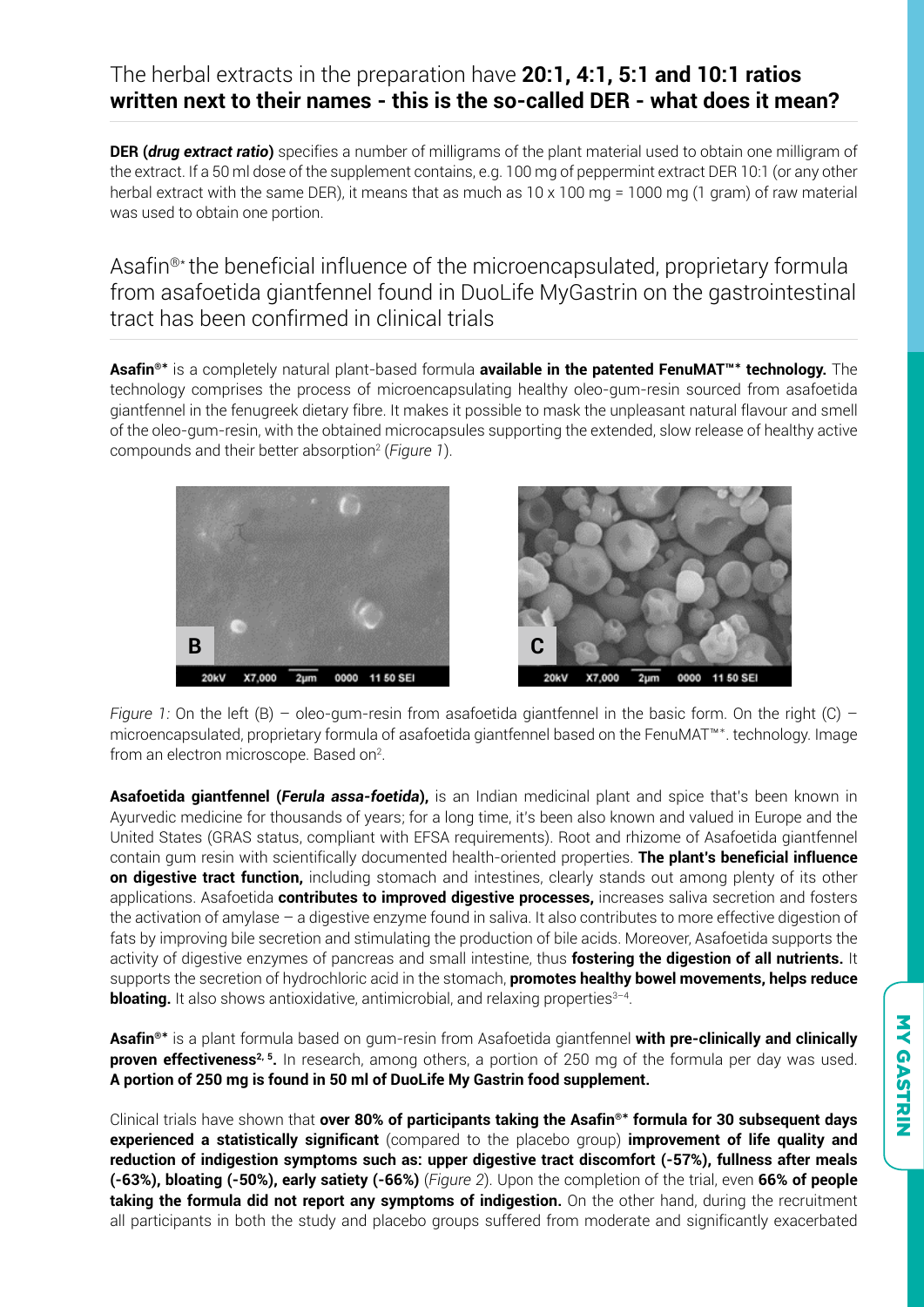functional dyspepsia. The trials were conducted according to the gold standard of randomised, double-blind, placebo-controlled trials. **During the trial, the formula was also proven safe for use5.**



Figure 2. Influence of the Asafin®\* formula on symptoms of indigestion. According to a clinical trial<sup>5</sup> where the formulation was used in the dose of 2 x 250 mg for 30 days; p<0.01.

Moreover, in pre-clinical testing for the Asafin®\* formula, it was proven to **minimise inflammatory processes within the gastrointestinal tract2.**

During own research the formula's manufacturer also proven its **protective action on the intestinal microbiota**  (*Figure 3*).



*Figure 3.* During the use of the Asafin®\* formula, the viability of *Lactobacillus acidophilus* and *Lactobacillus brevis* probiotic strains remains on a high level fostering the maintenance of beneficial functions of the intestinal microbiota. According to own, unpublished research of the formula's manufacturer (dose used: 250 mg).

### Silymarin obtained from milk thistle (*Silybum marianum*) seed extract supports optimal liver function.

The liver is a particularly important organ for our body. It has many essential functions. It is involved in most of metabolic processes and production of bile which supports digestion and absorption of fats in the gastrointestinal tract. The liver is also a part of toxin neutralisation processes. It also stores vitamin A, D, B12 and iron reserve.

Poor nutrition, stimulants, some medications and toxins from the environment all impair liver function. As an organ, the liver shows high regenerative properties. Frequent exposition to harmful factors, however, may hamper healing processes.

Active substances found in milk thistle extract foster **the regeneration of damaged liver cells and liver protection.** They also support digestion and body cleansing processes<sup>6</sup>.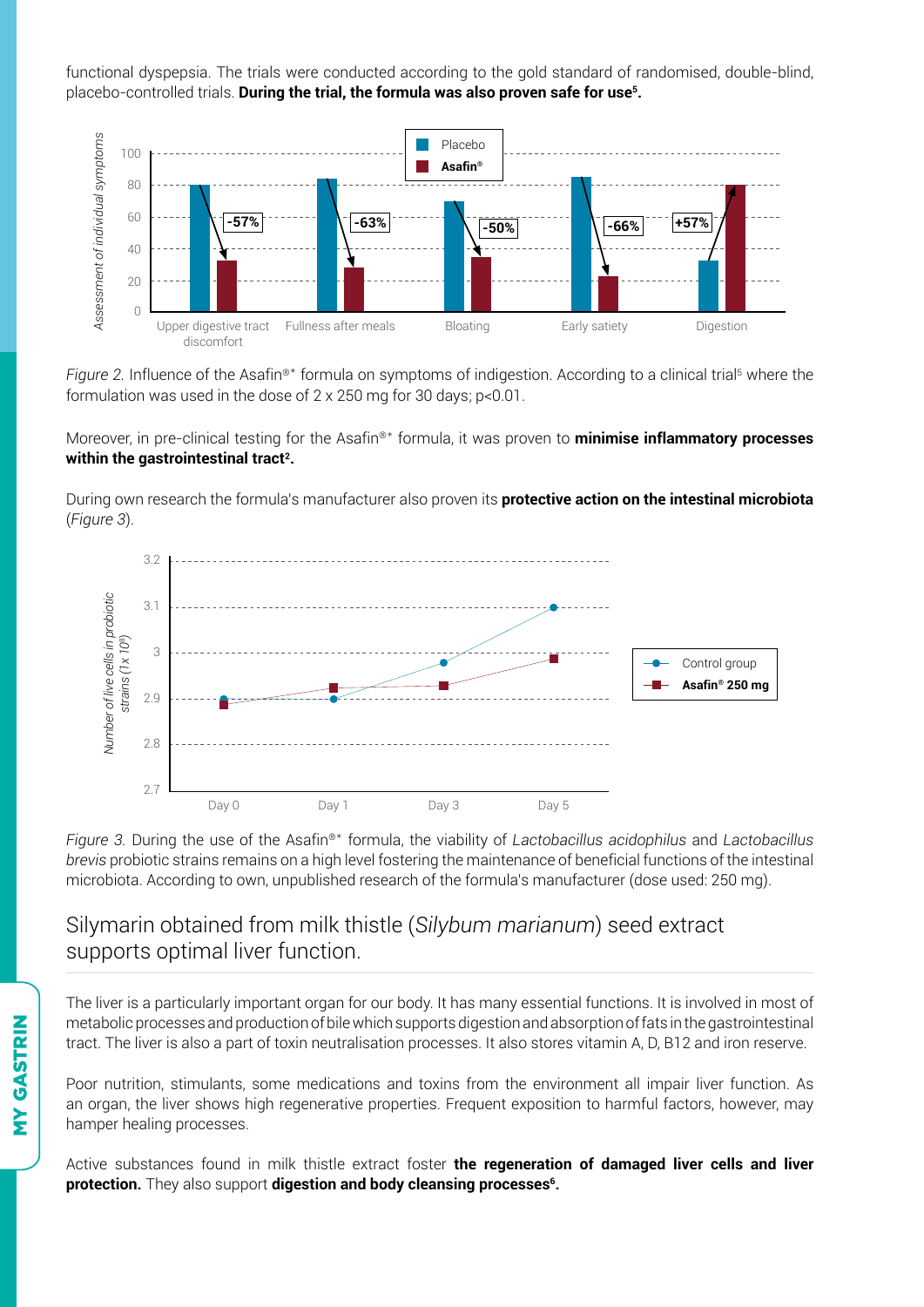Silymarin found in milk thistle seeds has protective effect on liver cells (hepatocytes), fosters their regeneration and shows antioxidative properties. The mechanism of its antioxidative action is based on reduction of free radicals produced by toxins damaging cell membranes<sup>6-9</sup>. Health-oriented effect of milk thistle and the safety of its use is documented in numerous scientific reports and proven by multiple clinical trials<sup>10, 11</sup>.

# Other plant extracts in DuoLife My Gastrin

Plant extracts found in DuoLife My Gastrin food supplement synergistically support digestive processes, as well as stomach, intestine, pancreas, liver, gallbladder and bile ducts function. Health-oriented properties of all ingredients are widely documented in scientific reports and proven by multiple pre-clinical and clinical trials<sup>6, 12-25</sup>.

- **Fennel (***Foeniculum vulgare*) helps relieve symptoms of bloating, stomach cramps and intestinal colic.
- **Ironwort/mountain tea leaf extract (Sideritis scardica)** relieves gastrointestinal discomfort and protects gastric mucosa.
- **Peppermint (***Mentha piperita*) shows choleretic and relaxing properties, increases gastric juice production. Supports digestive processes, helps minimise nausea, vomiting, bloating and indigestion.
- **Black radish (***Raphanus sativus var. niger*) supports proper functioning of the digestive tract, liver, and bile ducts. It has a choleretic effect, promotes balanced peristalsis, facilitates bowel movements and helps prevent constipation. It also shows antimicrobial and antioxidative properties.
- **Exercise Prosemary (***Rosmarinus officinalis*) helps protect liver cells against the effect of toxic compounds and free oxygen radicals. It also supports pancreas function, digestive processes and protects gastric mucosa.
- **Figurer 1 Turmeric (***Curcuma longa*) fosters the minimisation of inflammatory processes within stomach, intestines, and pancreas, helps relieve symptoms of indigestion, fosters proper liver function.

# Do you know that vitamin C found in rosehip (*Rosa canina*) fruit extract and rosemary (*Rosmarinus officinalis*) leaf serve as natural stabilisers of the DuoLife My Gastrin food supplement's formula?

Rosemary is a plant that has been used for years in traditional medicine and cosmetics. It's also a valuable herb. Apart from health-oriented properties widely documented in scientific reports, as a herb it presents remarkably high antioxidative activity, as well as antimicrobial properties. It also serves as a preservative<sup>19, 20</sup>. Maybe that's the reason why it naturally helps to maintain optimal physico-chemical and microbiological properties of the ready product – DuoLife My Gastrin.

Natural vitamin C found in the rosehip extract also naturally stabilises the formula of the DuoLife My Gastrin food supplement.

Do you know that the effect of herbal extracts supporting digestive processes depends on your meals? Find the best moment for you to take the DuoLife My Gastrin food supplement! Take the supplement regularly for optimal support of digestive tract function

Using herbal raw ingredients **before meals** fosters the increase in gastric juices secretion, improves appetite and promotes regular bowel movements thus preventing constipation. Taking these substances **after meals,** on the other hand, supports digestive processes and helps relieve symptoms of indigestion such as fullness after meal, bloating, gas, and eructation.

That's why **you should choose a convenient time** to take the DuoLife My Gastrin food supplement. If you struggle with **constipation and decreased appetite, take a dose of DuoLife My Gastrin before the meal.** If your problems with indigestion concern mainly **symptoms that appear after the meal** (fullness, nausea, bloating), **take the food supplement after the meal.** In other cases take it the way it's convenient for you - decide what's best for you!